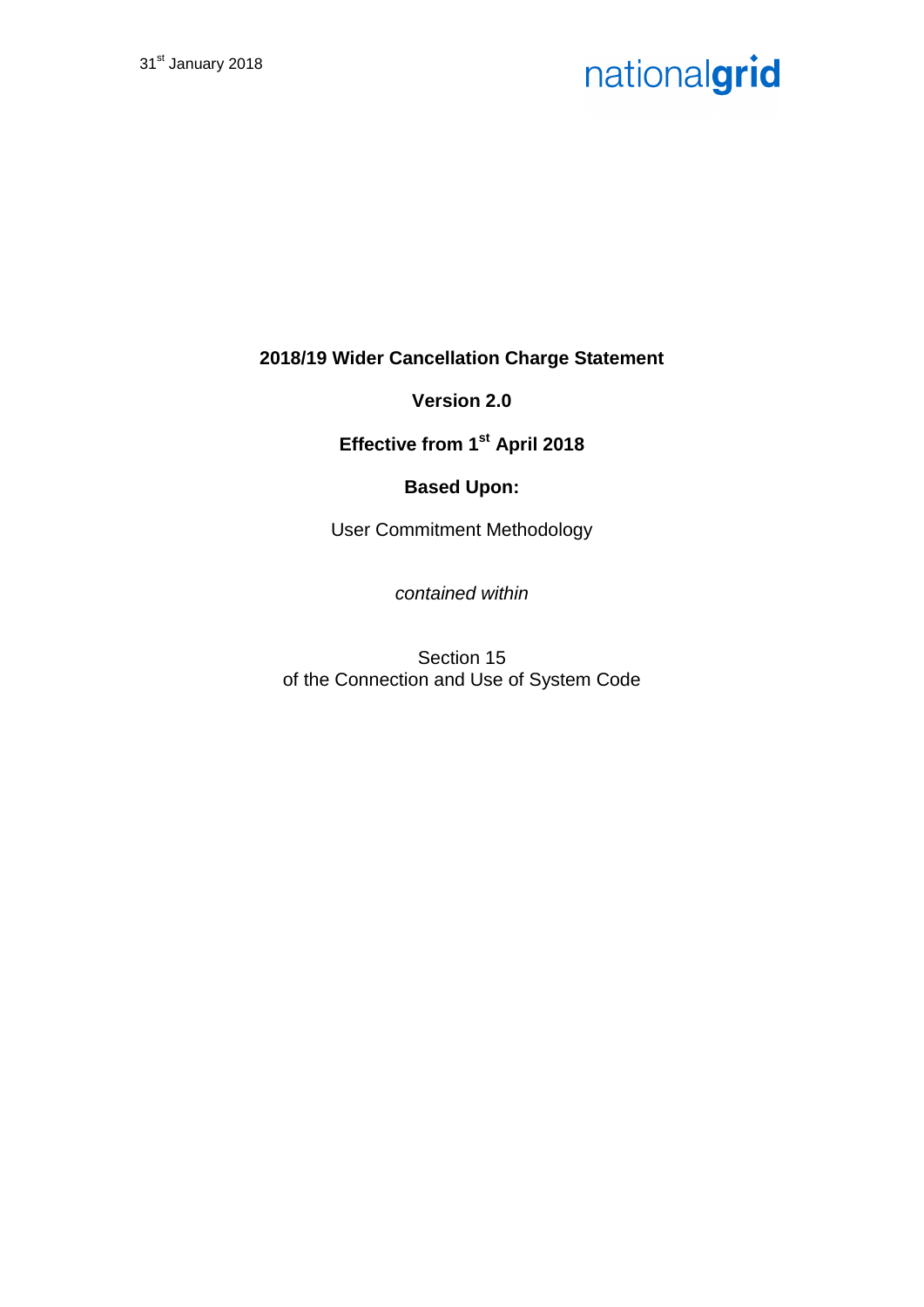#### **1. Wider Cancellation Charge Tariff Statement**

#### **1.1 Introduction**

This document is a statement which contains the 2018/19 tariff for the Wider Cancellation Charge payable by users who wish to terminate agreements and/or reduce Transmission Entry Capacity (TEC) or Developer Capacity.

This document also shows the various parameters and variables used to calculate this tariff as well as a forecast for the period through to financial year 2021/22.

#### **1.2 Background**

Arrangements for generation user commitment have been codified as Section 15 of the Connection and Use of System Code (CUSC) as a result of the CUSC Modification Proposal (CMP) 192. The arrangements have replaced the interim Final Sums methodology and the Interim Generic User Commitment Methodology (IGUCM) for generators.

This became effective from 1<sup>st</sup> April 2013.

For full details of the arrangements please refer to CUSC Section 15. A National Grid CMP192 guidance document is also available at:

<http://www2.nationalgrid.com/uk/services/electricity-connections/policies-and-guidance/>

Following the implementation of CMP222 (User Commitment for Non-Generation Users) on 1<sup>st</sup> April 2015 there is also a requirement for Interconnectors and Pumped Storage to secure under CUSC Section 15.

In addition, CMP223 (Arrangements for Relevant Distributed Generators under the Enduring Generation User Commitment) was implemented on 1<sup>st</sup> April 2016. CMP223 requires embedded generation to secure a different percentage to directly connected generation under CUSC Section 15, as detailed within section 5 of this statement.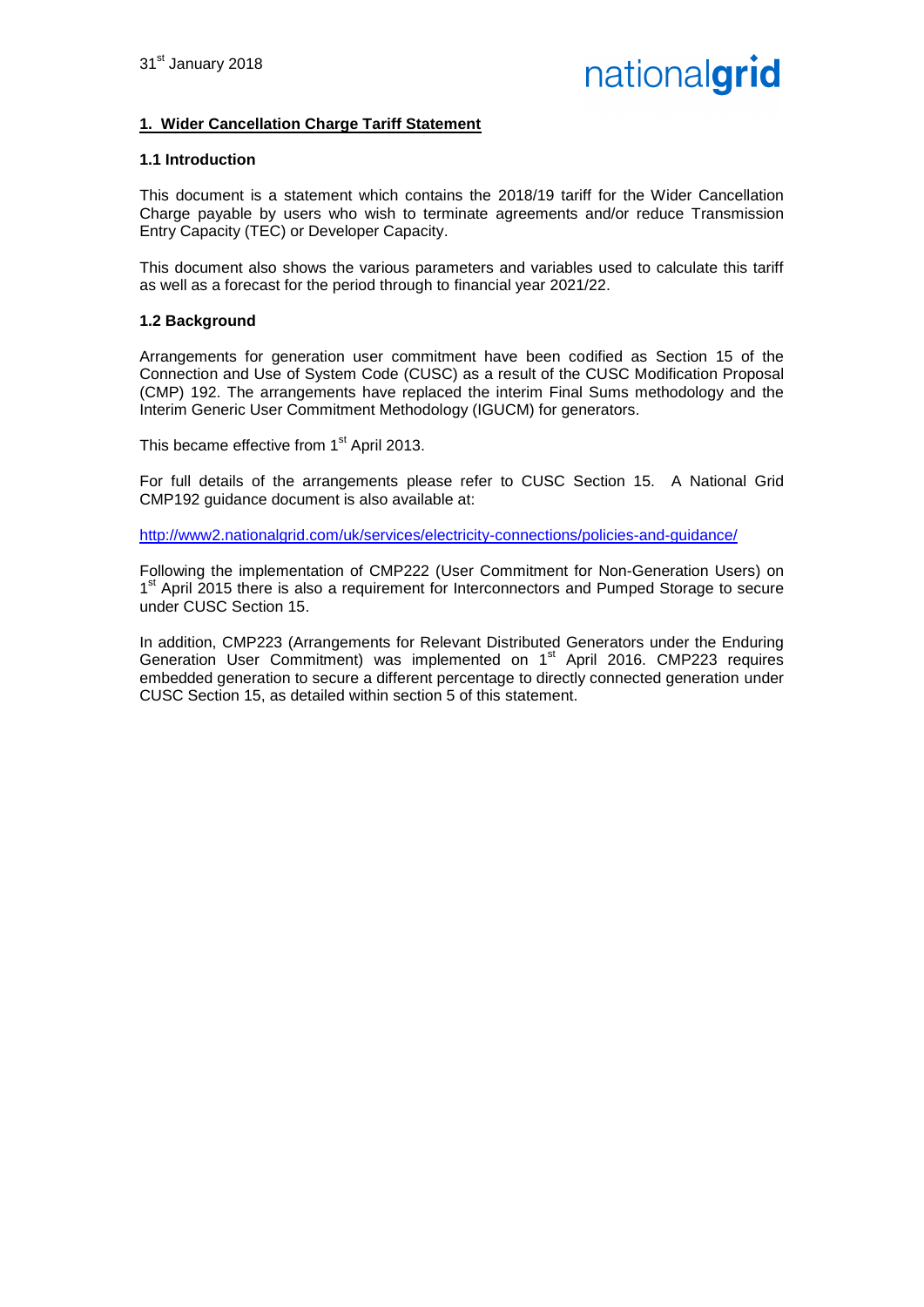| Zone           | <b>Tariff</b><br>(£/MW) | Zone           | <b>Tariff</b><br>(E/MW) | Zone           | <b>Tariff</b><br>(E/MW) |
|----------------|-------------------------|----------------|-------------------------|----------------|-------------------------|
| A <sub>1</sub> | £7,565.73               | H1             | £0.00                   | N7             | £0.00                   |
| A2             | £0.00                   | H <sub>2</sub> | £0.00                   | N <sub>8</sub> | £0.00                   |
| A <sub>3</sub> | £7,565.73               | H <sub>6</sub> | £0.00                   | P <sub>1</sub> | £0.00                   |
| A4             | £0.00                   | J <sub>1</sub> | £0.00                   | P <sub>2</sub> | £0.00                   |
| A <sub>5</sub> | £0.00                   | J2             | £1,345.68               | P <sub>3</sub> | £0.00                   |
| A <sub>6</sub> | £0.00                   | J3             | £1,345.68               | P <sub>4</sub> | £1,275.09               |
| A7             | £7,565.73               | J4             | £0.00                   | P <sub>5</sub> | £1,275.09               |
| A <sub>8</sub> | £0.00                   | J5             | £1,345.68               | P <sub>6</sub> | £1,275.09               |
| A <sub>9</sub> | £7,565.73               | J6             | £0.00                   | P7             | £1,275.09               |
| B <sub>1</sub> | £4,434.57               | J7             | £0.00                   | P <sub>8</sub> | £1,275.09               |
| B <sub>2</sub> | £0.00                   | J8             | £0.00                   | Q2             | £9,239.54               |
| B <sub>3</sub> | £0.00                   | K <sub>1</sub> | £785.57                 | Q4             | £0.00                   |
| B <sub>4</sub> | £0.00                   | K <sub>2</sub> | £785.57                 | Q <sub>5</sub> | £9,239.54               |
| C <sub>1</sub> | £0.00                   | K4             | £785.57                 | Q <sub>6</sub> | £9,239.54               |
| C <sub>2</sub> | £1,056.44               | K <sub>5</sub> | £785.57                 | Q7             | £0.00                   |
| C <sub>3</sub> | £1,056.44               | K <sub>6</sub> | £785.57                 | Q8             | £9,239.54               |
| C <sub>4</sub> | £4,434.57               | L1             | £0.00                   | R <sub>4</sub> | £0.00                   |
| C <sub>5</sub> | £1,056.44               | L2             | £0.00                   | R <sub>5</sub> | £5,339.25               |
| C6             | £0.00                   | L <sub>3</sub> | £785.57                 | R <sub>6</sub> | £5,339.25               |
| C7             | £4,434.57               | L <sub>5</sub> | £785.57                 | S <sub>1</sub> | £12,179.30              |
| C <sub>9</sub> | £4,434.57               | L7             | £785.57                 | S <sub>2</sub> | £12,179.30              |
| D <sub>4</sub> | £0.00                   | L8             | £0.00                   | S <sub>3</sub> | £12,179.30              |
| D <sub>5</sub> | £0.00                   | M <sub>4</sub> | £0.00                   | S <sub>4</sub> | £12,462.50              |
| D <sub>6</sub> | £0.00                   | M <sub>5</sub> | £1,275.09               | S <sub>5</sub> | £12,462.50              |
| E <sub>1</sub> | £0.00                   | M <sub>6</sub> | £3,226.08               | S <sub>6</sub> | £12,462.50              |
| E <sub>6</sub> | £0.00                   | M7             | £2,946.78               | S7             | £12,462.50              |
| E7             | £2,549.27               | M <sub>8</sub> | £0.00                   | S <sub>8</sub> | £0.00                   |
| E <sub>8</sub> | £0.00                   | N <sub>1</sub> | £1,275.09               | S <sub>9</sub> | £0.00                   |
| F <sub>6</sub> | £4,224.36               | N <sub>2</sub> | £1,275.09               | T1             | £17,265.21              |
| G <sub>1</sub> | £0.00                   | N3             | £1,275.09               | T <sub>2</sub> | £17,219.77              |
| G <sub>5</sub> | £0.00                   | N4             | £0.00                   | T <sub>3</sub> | £13,788.48              |
| $\sim$         | 0000                    | <b>NIE</b>     | 0000                    | $T_{\Lambda}$  | 0.40.020                |

**1.3 2018/19 Cancellation Charge Tariff Statement**

| Zone                    | <b>Tariff</b><br>(£/MW) | Zone           | <b>Tariff</b><br>(£/MW) | Zone           | <b>Tariff</b><br>(£/MW) |
|-------------------------|-------------------------|----------------|-------------------------|----------------|-------------------------|
| <u>A1</u>               | £7,565.73               | H1             | £0.00                   | N7             | £0.00                   |
| A2                      | £0.00                   | H <sub>2</sub> | £0.00                   | N <sub>8</sub> | £0.00                   |
| <u>A3</u>               | £7,565.73               | H <sub>6</sub> | £0.00                   | P <sub>1</sub> | £0.00                   |
| A4                      | £0.00                   | J1             | £0.00                   | P <sub>2</sub> | £0.00                   |
| A5                      | £0.00                   | J <sub>2</sub> | £1,345.68               | P <sub>3</sub> | £0.00                   |
| A6                      | £0.00                   | J3             | £1,345.68               | P <sub>4</sub> | £1,275.09               |
| <u>A7</u>               | £7,565.73               | J4             | £0.00                   | P <sub>5</sub> | £1,275.09               |
| A8                      | £0.00                   | J5             | £1,345.68               | P <sub>6</sub> | £1,275.09               |
| <u>A9</u>               | £7,565.73               | J6             | £0.00                   | P7             | £1,275.09               |
| B1                      | £4,434.57               | J7             | £0.00                   | P8             | £1,275.09               |
| B2                      | £0.00                   | J8             | £0.00                   | Q2             | £9,239.54               |
| B3                      | £0.00                   | K <sub>1</sub> | £785.57                 | Q4             | £0.00                   |
| B4                      | £0.00                   | K <sub>2</sub> | £785.57                 | Q5             | £9,239.54               |
| <u>C1</u>               | £0.00                   | K4             | £785.57                 | Q <sub>6</sub> | £9,239.54               |
| $\underline{C2}$        | £1,056.44               | K <sub>5</sub> | £785.57                 | Q7             | £0.00                   |
| C <sub>3</sub>          | £1,056.44               | K <sub>6</sub> | £785.57                 | Q8             | £9,239.54               |
| C <sub>4</sub>          | £4,434.57               | L1             | £0.00                   | R <sub>4</sub> | £0.00                   |
| $\underline{C5}$        | £1,056.44               | L2             | £0.00                   | R <sub>5</sub> | £5,339.25               |
| $\underline{\text{C6}}$ | £0.00                   | L <sub>3</sub> | £785.57                 | R <sub>6</sub> | £5,339.25               |
| <u>C7</u>               | £4,434.57               | L <sub>5</sub> | £785.57                 | S <sub>1</sub> | £12,179.30              |
| C9                      | £4,434.57               | L7             | £785.57                 | S <sub>2</sub> | £12,179.30              |
| D4                      | £0.00                   | L <sub>8</sub> | £0.00                   | S <sub>3</sub> | £12,179.30              |
| <u>D5</u>               | £0.00                   | M4             | £0.00                   | S <sub>4</sub> | £12,462.50              |
| D6                      | £0.00                   | M <sub>5</sub> | £1,275.09               | S <sub>5</sub> | £12,462.50              |
| E1                      | £0.00                   | M <sub>6</sub> | £3,226.08               | S <sub>6</sub> | £12,462.50              |
| <u>E6</u>               | £0.00                   | M7             | £2,946.78               | S7             | £12,462.50              |
| E7                      | £2,549.27               | M <sub>8</sub> | £0.00                   | S <sub>8</sub> | £0.00                   |
| E8                      | £0.00                   | N <sub>1</sub> | £1,275.09               | S <sub>9</sub> | £0.00                   |
| F6                      | £4,224.36               | N <sub>2</sub> | £1,275.09               | T <sub>1</sub> | £17,265.21              |
| G1                      | £0.00                   | N <sub>3</sub> | £1,275.09               | T <sub>2</sub> | £17,219.77              |
| G <sub>5</sub>          | £0.00                   | N4             | £0.00                   | T3             | £13,788.48              |
| G6                      | £0.00                   | N <sub>5</sub> | £0.00                   | T4             | £12,867.68              |
| G7                      | £0.00                   | N <sub>6</sub> | £0.00                   | T <sub>5</sub> | £17,668.52              |

*Table 1.1 – Wider Cancellation Charge Tariff*

Please note that a Wider Cancellation Charge Tariff of £0/MW applies to zones where there is no liable generation.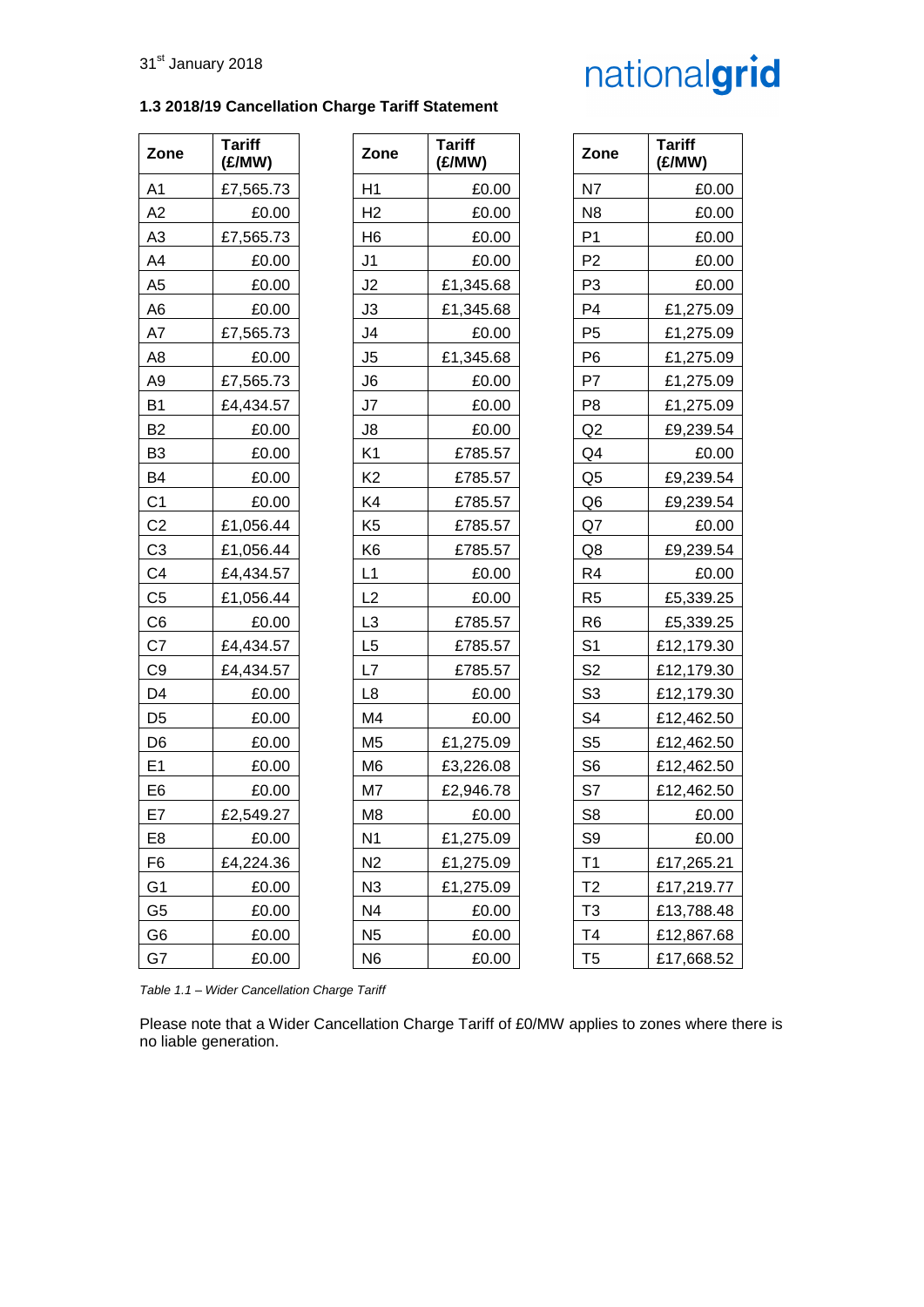

#### **1.4 Closure and TEC Reduction – Connected Generation**

In the event of notification of a reduction in Transmission Entry Capacity (TEC) Connected Generators will be liable for up to two years Wider Cancellation Charge based on notice of reduction or closure. Please note that the tariff is applicable from the date of notice.

| Years notice | % liability of wider cancellation charge |
|--------------|------------------------------------------|
|              | ገ%                                       |
|              | 75%                                      |
|              | 100%                                     |

*Table 1.2 – Notice Periods*

This liability replaces the previous liability which was equal to Transmission Network Use of System (TNUoS) charges at their contracted capacity.

For comparison, the link below shows the forecast future TNUoS tariffs.

[http://www2.nationalgrid.com/UK/Industry-information/System-charges/Electricity](http://www2.nationalgrid.com/UK/Industry-information/System-charges/Electricity-transmission/Approval-conditions/Condition-5/)[transmission/Approval-conditions/Condition-5/](http://www2.nationalgrid.com/UK/Industry-information/System-charges/Electricity-transmission/Approval-conditions/Condition-5/)

#### **2. Inputs**

The wider cancellation charge is calculated using each Transmission Owner's (TO) forecast of both load related and non load related wider capex. The apportionment of wider capex to each zone is based on the following factors.

| <b>Input</b>           | <b>Source/Fixed Factor</b>    | <b>Description</b>                     |
|------------------------|-------------------------------|----------------------------------------|
| User Risk Factor       | 50%                           | The share of the wider risk between    |
|                        |                               | generation and consumers.              |
| Global Asset Reuse     | 33%                           | The percentage of the wider            |
| Factor                 |                               | transmission assets which a TO could   |
|                        |                               | potentially reuse on another project.  |
| <b>Boundary levels</b> | Gone Green 2016 as            | Depth of each ETYS boundary            |
|                        | shown in ETYS 2016            | multiplied by the increase in required |
|                        |                               | capability on that boundary.           |
| Boundary non-          | Gone Green 2016 as            | Ratio between available capacity and   |
| compliance factors     | shown in ETYS 2016            | required capability on each boundary.  |
| Generation base        | <b>TEC and Interconnector</b> | Current and Future Generation by zone. |
|                        | Register, ETYS 2016           |                                        |
| Capex data             | TO forecasts                  | TO forecasts of load related and non   |
|                        |                               | load related wider capex               |

*Table 2.1 – Calculation Inputs*

Please note that for further information on boundary compliance, future reinforcements, which zones impact on each boundary, capabilities and required transfers please refer to Chapter 3 of the Electricity Ten Year Statement (ETYS).

Tariffs were calculated according to the methodology in CUSC Section 15 using zones and boundaries from ETYS which has replaced Seven Year Statement (SYS). There is an increase in the number of zones used which allows keeping these zones if new boundaries are introduced in the future.

Network boundaries and zones are shown in ETYS Appendices A1.2 and A1.4 respectively. Mapping of ETYS zones to boundaries is shown in ETYS Appendix F.2.

You can find the latest Electricity Ten Year Statement by following this link:

[http://www2.nationalgrid.com/UK/Industry-information/Future-of-Energy/Electricity-Ten-Year-](http://www2.nationalgrid.com/UK/Industry-information/Future-of-Energy/Electricity-Ten-Year-Statement/)[Statement/](http://www2.nationalgrid.com/UK/Industry-information/Future-of-Energy/Electricity-Ten-Year-Statement/)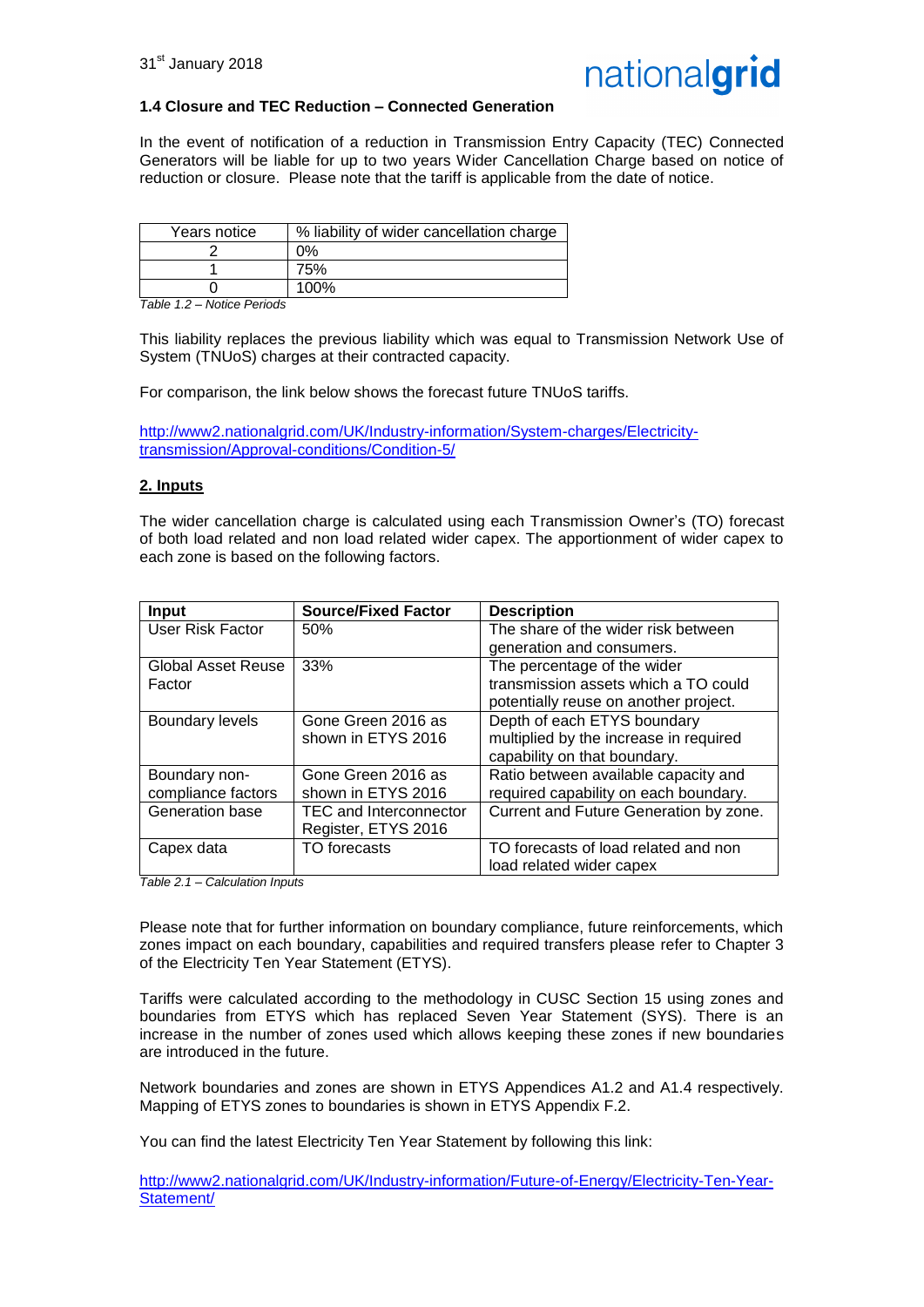#### **3. Calculation Variables 2018/19**

This section shows details of the capital expenditure (capex) figures and boundary data that feed into the calculation of the wider cancellation charge tariff.

#### **3.1 Capex**

Table 3.1 shows the combined load related and non load related wider capex figures for the three current onshore TO's, namely National Grid Electricity Transmission (NGET), Scottish Hydro Electric Transmission (SHE Transmission) and Scottish Power Transmission (SPT), for the 2018/19 period;

|                                           | £m  |
|-------------------------------------------|-----|
| <b>Wider Load Related Capex</b>           | 697 |
| Wider Non Load Related Capex              | 949 |
| $T - L L - T$<br>$O = 2.2$ Figures $\sim$ |     |

*Table 3.1 – Capex Figures*

#### **3.2 Boundary Data**

Table 3.2 shows by zone the boundary capabilities, required increase in capabilities and compliance factors used to calculate the 2018/19 tariff:

| <b>Boundary</b>  | <b>Current</b><br><b>Capability</b><br>(MW) | Increase in<br><b>Required</b><br><b>Capability</b><br>(MW) | <b>Compliance</b><br><b>Factor</b> |
|------------------|---------------------------------------------|-------------------------------------------------------------|------------------------------------|
| B <sub>0</sub>   | 250                                         | 643                                                         | 39%                                |
| B <sub>1</sub>   | 1,875                                       | 2,318                                                       | 81%                                |
| B <sub>1</sub> a | 2,000                                       | 3,131                                                       | 64%                                |
| <b>B2</b>        | 2,500                                       | 3,220                                                       | 78%                                |
| B <sub>2</sub> a | 1,160                                       | 170                                                         | 100%                               |
| B <sub>3</sub> b | 420                                         | 325                                                         | 100%                               |
| <b>B4</b>        | 3,024                                       | 3,881                                                       | 78%                                |
| <b>B5</b>        | 3,800                                       | 3,562                                                       | 100%                               |
| B <sub>6</sub>   | 6,600                                       | 6,340                                                       | 100%                               |
| <b>B7</b>        | 6,415                                       | 7,104                                                       | 90%                                |
| B7a              | 8,607                                       | 9,387                                                       | 92%                                |
| B <sub>8</sub>   | 10,890                                      | 8,381                                                       | 100%                               |
| B <sub>9</sub>   | 11,880                                      | 5,022                                                       | 100%                               |
| NW1              | 1,800                                       | $-14$                                                       | 100%                               |
| NW <sub>2</sub>  | 1,460                                       | 2,418                                                       | 60%                                |
| NW <sub>3</sub>  | 5,580                                       | 2,932                                                       | 100%                               |
| EC <sub>5</sub>  | 3,840                                       | 3,301                                                       | 100%                               |
| <b>B13</b>       | $-3,012$                                    | $-822$                                                      | 100%                               |
| <b>B14</b>       | 12,300                                      | 11,028                                                      | 100%                               |
| SC <sub>1</sub>  | 5,600                                       | 2,057                                                       | 100%                               |
| SC <sub>2</sub>  | 3,300                                       | 4,127                                                       | 80%                                |
| LE <sub>1</sub>  | 8,900                                       | 5,873                                                       | 100%                               |

*Table 3.2 – Boundary Data*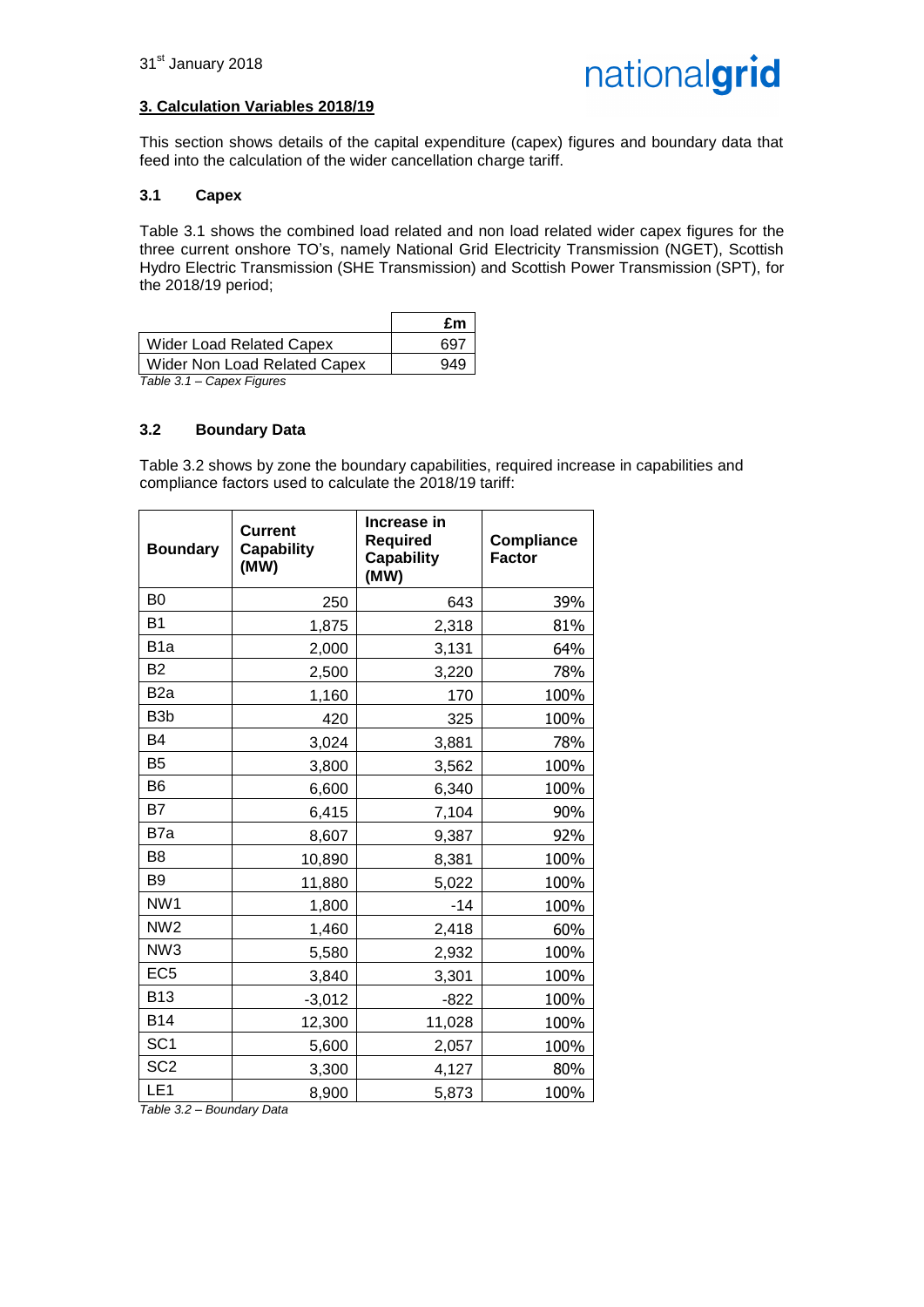

#### **4 Forecasts**

#### **4.1 Capex**

Table 4.1 shows the forecast load related and non load related capex figures for the three financial years beyond 2018/19 shown section 2 of this document:

|                              | 19/20<br>£m | 20/21<br>£m | 21/22<br>£m |
|------------------------------|-------------|-------------|-------------|
| Wider Load Related Capex     | 698         | 800         | 1.090       |
| Wider Non Load Related Capex | 919         | 984         | 892         |

*Table 4.1 – Forecast Capex*

#### **4.2 Tariffs**

Tables 4.2-4.4 show the forecast of the wider cancellation charge tariff for the three financial years beyond the published statement shown in section 1.3 of this document:

#### **2019/20 Forecast Tariffs**

| Zone           | <b>Tariff</b><br>(E/MW) | Zone           | <b>Tariff</b><br>(E/MW) | Zone           | <b>Tariff</b><br>(E/MW) |
|----------------|-------------------------|----------------|-------------------------|----------------|-------------------------|
| A1             | £7,376.33               | H1             | £0.00                   | ${\sf N}7$     | £0.00                   |
| A2             | £0.00                   | H <sub>2</sub> | £0.00                   | N <sub>8</sub> | £0.00                   |
| A <sub>3</sub> | £7,376.33               | H <sub>6</sub> | £0.00                   | P <sub>1</sub> | £0.00                   |
| A4             | £0.00                   | J <sub>1</sub> | £0.00                   | P <sub>2</sub> | £0.00                   |
| A <sub>5</sub> | £0.00                   | J2             | £1,307.86               | P <sub>3</sub> | £0.00                   |
| A6             | £0.00                   | J3             | £1,307.86               | P <sub>4</sub> | £1,293.95               |
| A7             | £7,376.33               | J4             | £0.00                   | P <sub>5</sub> | £1,293.95               |
| A <sub>8</sub> | £0.00                   | J5             | £1,307.86               | P <sub>6</sub> | £1,293.95               |
| A <sub>9</sub> | £7,376.33               | J6             | £0.00                   | P7             | £1,293.95               |
| <b>B1</b>      | £4,067.75               | J7             | £0.00                   | P <sub>8</sub> | £1,293.95               |
| <b>B2</b>      | £0.00                   | J8             | £0.00                   | Q2             | £8,839.56               |
| B <sub>3</sub> | £0.00                   | K <sub>1</sub> | £765.23                 | Q4             | £0.00                   |
| <b>B4</b>      | £0.00                   | K <sub>2</sub> | £765.23                 | Q <sub>5</sub> | £8,839.56               |
| C <sub>1</sub> | £0.00                   | K4             | £765.23                 | Q <sub>6</sub> | £8,839.56               |
| C <sub>2</sub> | £1,029.09               | K <sub>5</sub> | £765.23                 | Q7             | £0.00                   |
| C <sub>3</sub> | £1,029.09               | K <sub>6</sub> | £765.23                 | Q8             | £8,839.56               |
| C <sub>4</sub> | £4,067.75               | L1             | £0.00                   | R4             | £0.00                   |
| C <sub>5</sub> | £1,029.09               | L2             | £0.00                   | R <sub>5</sub> | £5,168.35               |
| C <sub>6</sub> | £0.00                   | L <sub>3</sub> | £765.23                 | R <sub>6</sub> | £5,168.35               |
| C7             | £4,067.75               | L <sub>5</sub> | £765.23                 | S <sub>1</sub> | £11,775.73              |
| C <sub>9</sub> | £4,067.75               | L7             | £765.23                 | S <sub>2</sub> | £11,775.73              |
| D <sub>4</sub> | £0.00                   | L8             | £0.00                   | S <sub>3</sub> | £11,775.73              |
| D <sub>5</sub> | £0.00                   | M4             | £0.00                   | S <sub>4</sub> | £12,090.35              |
| D <sub>6</sub> | £0.00                   | M <sub>5</sub> | £1,293.95               | S <sub>5</sub> | £12,090.35              |
| E <sub>1</sub> | £0.00                   | M6             | £3,234.96               | S <sub>6</sub> | £12,090.35              |
| E <sub>6</sub> | £0.00                   | M7             | £2,962.41               | S7             | £12,090.35              |
| E7             | £0.00                   | M <sub>8</sub> | £0.00                   | S <sub>8</sub> | £0.00                   |
| E <sub>8</sub> | £0.00                   | N <sub>1</sub> | £1,293.95               | S <sub>9</sub> | £0.00                   |
| F <sub>6</sub> | £0.00                   | N <sub>2</sub> | £1,293.95               | T <sub>1</sub> | £16,999.66              |
| G <sub>1</sub> | £0.00                   | N <sub>3</sub> | £1,293.95               | T <sub>2</sub> | £14,051.23              |
| G <sub>5</sub> | £0.00                   | N <sub>4</sub> | £0.00                   | T <sub>3</sub> | £13,551.63              |
| G <sub>6</sub> | £0.00                   | N <sub>5</sub> | £0.00                   | T4             | £12,534.44              |
| G7             | £0.00                   | N <sub>6</sub> | £0.00                   | T <sub>5</sub> | £17,423.22              |

| Zone                     | Tariff<br>(E/MW) |
|--------------------------|------------------|
| <u>H1</u>                | £0.00            |
| H <sub>2</sub>           | £0.00            |
| H <sub>6</sub>           | £0.00            |
| J <sub>1</sub>           | £0.00            |
| J2                       | £1,307.86        |
| J3                       | £1,307.86        |
| J4                       | £0.00            |
| $\overline{\mathsf{J}5}$ | £1,307.86        |
| J6                       | £0.00            |
| J7                       | £0.00            |
| J8                       | £0.00            |
| K <sub>1</sub>           | £765.23          |
| K <sub>2</sub>           | £765.23          |
| K4                       | £765.23          |
| K <sub>5</sub>           | £765.23          |
| K6                       | £765.23          |
| L1                       | £0.00            |
| L2                       | £0.00            |
| L3                       | £765.23          |
| L5                       | £765.23          |
| L7                       | £765.23          |
| L8                       | £0.00            |
| M4                       | £0.00            |
| M5                       | £1,293.95        |
| M <sub>6</sub>           | £3,234.96        |
| M7                       | £2,962.41        |
| M <sub>8</sub>           | £0.00            |
| N <sub>1</sub>           | £1,293.95        |
| N <sub>2</sub>           | £1,293.95        |
| N3                       | £1,293.95        |
| N4                       | £0.00            |
| N5                       | £0.00            |
| N٢                       | ғი იი            |

| Tariff<br>(£/MW) | Zone           | Tariff<br>(E/MW) |
|------------------|----------------|------------------|
| £0.00            | N7             | £0.00            |
| £0.00            | N <sub>8</sub> | £0.00            |
| £0.00            | P1             | £0.00            |
| £0.00            | P <sub>2</sub> | £0.00            |
| £1,307.86        | P <sub>3</sub> | £0.00            |
| £1,307.86        | P <sub>4</sub> | £1,293.95        |
| £0.00            | P <sub>5</sub> | £1,293.95        |
| £1,307.86        | P <sub>6</sub> | £1,293.95        |
| £0.00            | P7             | £1,293.95        |
| £0.00            | P8             | £1,293.95        |
| £0.00            | Q <sub>2</sub> | £8,839.56        |
| £765.23          | Q4             | £0.00            |
| £765.23          | Q <sub>5</sub> | £8,839.56        |
| £765.23          | Q <sub>6</sub> | £8,839.56        |
| £765.23          | Q7             | £0.00            |
| £765.23          | Q8             | £8,839.56        |
| £0.00            | R <sub>4</sub> | £0.00            |
| £0.00            | R <sub>5</sub> | £5,168.35        |
| £765.23          | R <sub>6</sub> | £5,168.35        |
| £765.23          | S <sub>1</sub> | £11,775.73       |
| £765.23          | S <sub>2</sub> | £11,775.73       |
| £0.00            | S <sub>3</sub> | £11,775.73       |
| £0.00            | S <sub>4</sub> | £12,090.35       |
| £1,293.95        | S <sub>5</sub> | £12,090.35       |
| £3,234.96        | S <sub>6</sub> | £12,090.35       |
| £2,962.41        | S7             | £12,090.35       |
| £0.00            | S <sub>8</sub> | £0.00            |
| £1,293.95        | S <sub>9</sub> | £0.00            |
| £1,293.95        | T <sub>1</sub> | £16,999.66       |
| £1,293.95        | T <sub>2</sub> | £14,051.23       |
| £0.00            | T <sub>3</sub> | £13,551.63       |
| £0.00            | T4             | £12,534.44       |
| £0.00            | T <sub>5</sub> | £17,423.22       |

*Table 4.2 – 2019/20 Forecast Tariffs*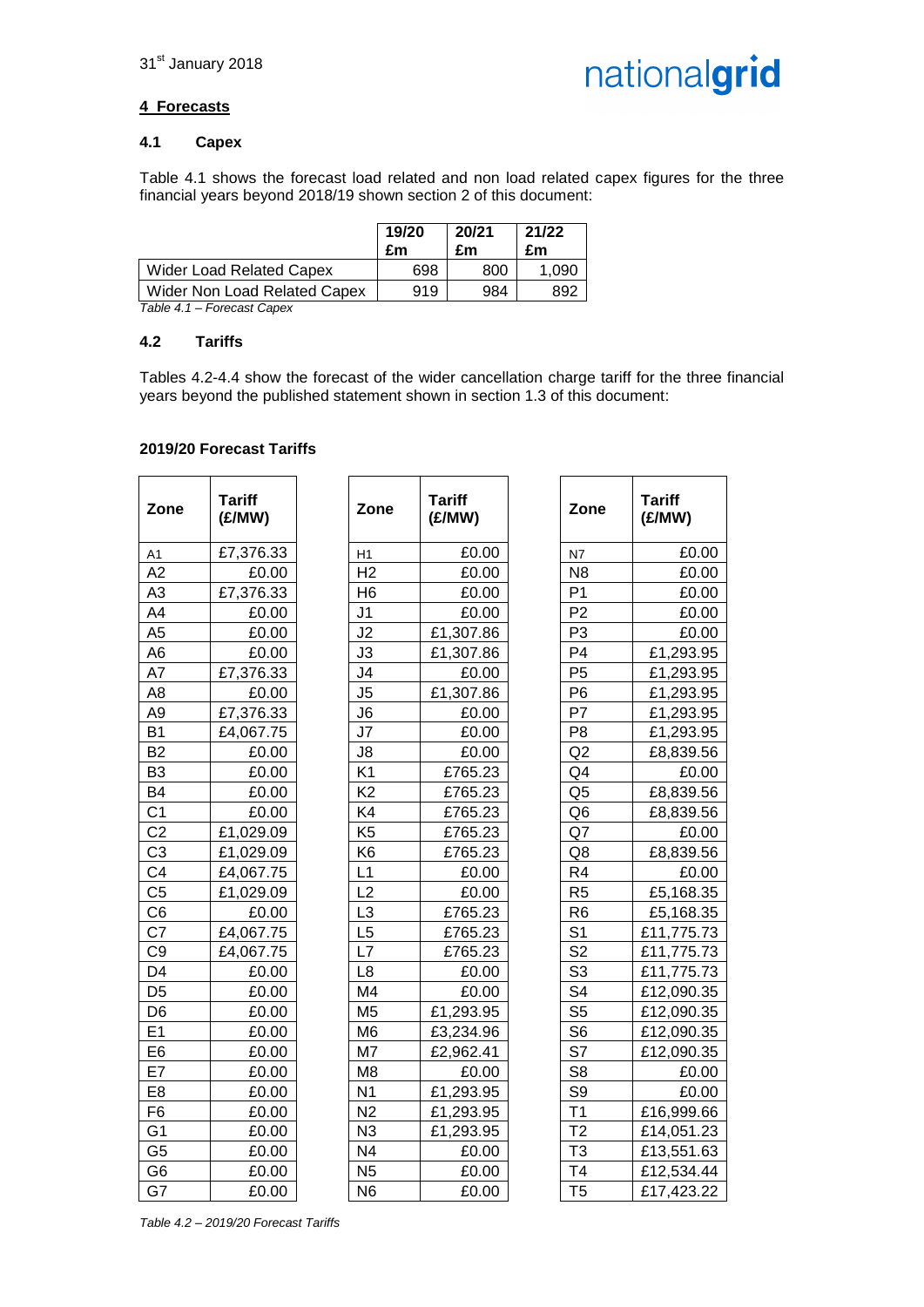#### **2020/21 Forecast Tariffs**

| Zone           | <b>Tariff</b><br>(E/MW) | Zone           | <b>Tariff</b><br>(E/MW) | Zone           | <b>Tariff</b><br>(E/MW) |
|----------------|-------------------------|----------------|-------------------------|----------------|-------------------------|
| A1             | £8,458.60               | H1             | £0.00                   | N7             | £0.00                   |
| A2             | £0.00                   | H <sub>2</sub> | £0.00                   | N <sub>8</sub> | £0.00                   |
| A <sub>3</sub> | £8,458.60               | H <sub>6</sub> | £0.00                   | P <sub>1</sub> | £0.00                   |
| A4             | £0.00                   | J <sub>1</sub> | £0.00                   | P <sub>2</sub> | £0.00                   |
| A <sub>5</sub> | £0.00                   | J2             | £1,455.74               | P <sub>3</sub> | £0.00                   |
| A <sub>6</sub> | £0.00                   | J3             | £1,455.74               | P <sub>4</sub> | £1,412.78               |
| A7             | £8,458.60               | J <sub>4</sub> | £0.00                   | P <sub>5</sub> | £1,412.78               |
| A8             | £0.00                   | J <sub>5</sub> | £1,455.74               | P <sub>6</sub> | £1,412.78               |
| A <sub>9</sub> | £8,458.60               | J6             | £0.00                   | P7             | £1,412.78               |
| <b>B1</b>      | £4,395.58               | J7             | £0.00                   | P <sub>8</sub> | £1,412.78               |
| B <sub>2</sub> | £0.00                   | J8             | £0.00                   | Q2             | £9,212.15               |
| B <sub>3</sub> | £0.00                   | K <sub>1</sub> | £819.88                 | Q4             | £0.00                   |
| <b>B4</b>      | £0.00                   | K <sub>2</sub> | £819.88                 | Q <sub>5</sub> | £9,212.15               |
| C <sub>1</sub> | £0.00                   | K4             | £819.88                 | Q <sub>6</sub> | £9,212.15               |
| C <sub>2</sub> | £1,102.58               | K <sub>5</sub> | £819.88                 | Q7             | £0.00                   |
| C <sub>3</sub> | £1,102.58               | K <sub>6</sub> | £819.88                 | Q8             | £9,212.15               |
| C <sub>4</sub> | £4,395.58               | L1             | £0.00                   | R <sub>4</sub> | £0.00                   |
| C <sub>5</sub> | £1,102.58               | L2             | £0.00                   | R <sub>5</sub> | £5,310.61               |
| C <sub>6</sub> | £0.00                   | L <sub>3</sub> | £819.88                 | R <sub>6</sub> | £5,310.61               |
| C7             | £4,395.58               | L <sub>5</sub> | £819.88                 | S <sub>1</sub> | £12,455.85              |
| C <sub>9</sub> | £4,395.58               | L7             | £819.88                 | S <sub>2</sub> | £12,455.85              |
| D <sub>4</sub> | £0.00                   | L <sub>8</sub> | £0.00                   | S <sub>3</sub> | £12,455.85              |
| D <sub>5</sub> | £0.00                   | M <sub>4</sub> | £0.00                   | S <sub>4</sub> | £12,834.13              |
| D <sub>6</sub> | £0.00                   | M <sub>5</sub> | £1,412.78               | S <sub>5</sub> | £12,834.13              |
| E1             | £0.00                   | M <sub>6</sub> | £3,499.33               | S <sub>6</sub> | £12,834.13              |
| E <sub>6</sub> | £0.00                   | M7             | £3,180.79               | S7             | £12,834.13              |
| E7             | £0.00                   | M <sub>8</sub> | £3,499.33               | S <sub>8</sub> | £0.00                   |
| E <sub>8</sub> | £0.00                   | N <sub>1</sub> | £1,412.78               | S <sub>9</sub> | £0.00                   |
| F <sub>6</sub> | £0.00                   | N <sub>2</sub> | £1,412.78               | T1             | £17,910.90              |
| G <sub>1</sub> | £0.00                   | N <sub>3</sub> | £1,412.78               | T <sub>2</sub> | £14,797.10              |
| G <sub>5</sub> | £0.00                   | N <sub>4</sub> | £0.00                   | T <sub>3</sub> | £14,661.23              |
| G <sub>6</sub> | £0.00                   | N <sub>5</sub> | £0.00                   | T <sub>4</sub> | £13,398.38              |
| G7             | £0.00                   | N <sub>6</sub> | £0.00                   | T <sub>5</sub> | £18,512.41              |

| Zone           | Tariff<br>(E/MW) |
|----------------|------------------|
| Η1             | £0.00            |
| H <sub>2</sub> | £0.00            |
| H6             | £0.00            |
| J1             | £0.00            |
| J <sub>2</sub> | £1,455.74        |
| J3             | £1,455.74        |
| J4             | £0.00            |
| J <sub>5</sub> | £1,455.74        |
| J6             | £0.00            |
| J7             | £0.00            |
| J8             | £0.00            |
| K1             | £819.88          |
| K2             | £819.88          |
| K4             | £819.88          |
| K5             | £819.88          |
| K6             | £819.88          |
| L1             | £0.00            |
| L2             | £0.00            |
| L <sub>3</sub> | £819.88          |
| L <sub>5</sub> | £819.88          |
| L7             | £819.88          |
| L8             | £0.00            |
| M4             | £0.00            |
| M <sub>5</sub> | £1,412.78        |
| M6             | £3,499.33        |
| M7             | £3,180.79        |
| M8             | £3,499.33        |
| N1             | £1,412.78        |
| N2             | £1,412.78        |
| N3             | £1,412.78        |
| N <sub>4</sub> | £0.00            |
| N5             | £0.00            |
| NIR            | ናስ በበ            |

| Tariff<br>(£/MW) | Zone           | <b>Tariff</b><br>(E/MW) |
|------------------|----------------|-------------------------|
| £0.00            | N7             | £0.00                   |
| £0.00            | N8             | £0.00                   |
| £0.00            | P1             | £0.00                   |
| £0.00            | P <sub>2</sub> | £0.00                   |
| £1,455.74        | P3             | £0.00                   |
| £1,455.74        | P4             | £1,412.78               |
| £0.00            | P <sub>5</sub> | £1,412.78               |
| £1,455.74        | P6             | £1,412.78               |
| £0.00            | P7             | £1,412.78               |
| £0.00            | P8             | £1,412.78               |
| £0.00            | Q2             | £9,212.15               |
| £819.88          | Q4             | £0.00                   |
| £819.88          | Q5             | £9,212.15               |
| £819.88          | Q6             | £9,212.15               |
| £819.88          | Q7             | £0.00                   |
| £819.88          | Q8             | £9,212.15               |
| £0.00            | R <sub>4</sub> | £0.00                   |
| £0.00            | R5             | £5,310.61               |
| £819.88          | R6             | £5,310.61               |
| £819.88          | S <sub>1</sub> | £12,455.85              |
| £819.88          | S <sub>2</sub> | £12,455.85              |
| £0.00            | S3             | £12,455.85              |
| £0.00            | S4             | £12,834.13              |
| £1,412.78        | S <sub>5</sub> | £12,834.13              |
| £3,499.33        | S6             | £12,834.13              |
| £3,180.79        | S7             | £12,834.13              |
| £3,499.33        | S <sub>8</sub> | £0.00                   |
| £1,412.78        | S9             | £0.00                   |
| £1,412.78        | T1             | £17,910.90              |
| £1,412.78        | T <sub>2</sub> | £14,797.10              |
| £0.00            | T <sub>3</sub> | £14,661.23              |
| £0.00            | T <sub>4</sub> | £13,398.38              |
| £0.00            | T <sub>5</sub> | £18,512.41              |

*Table 4.3 – 2020/21 Forecast Tariffs*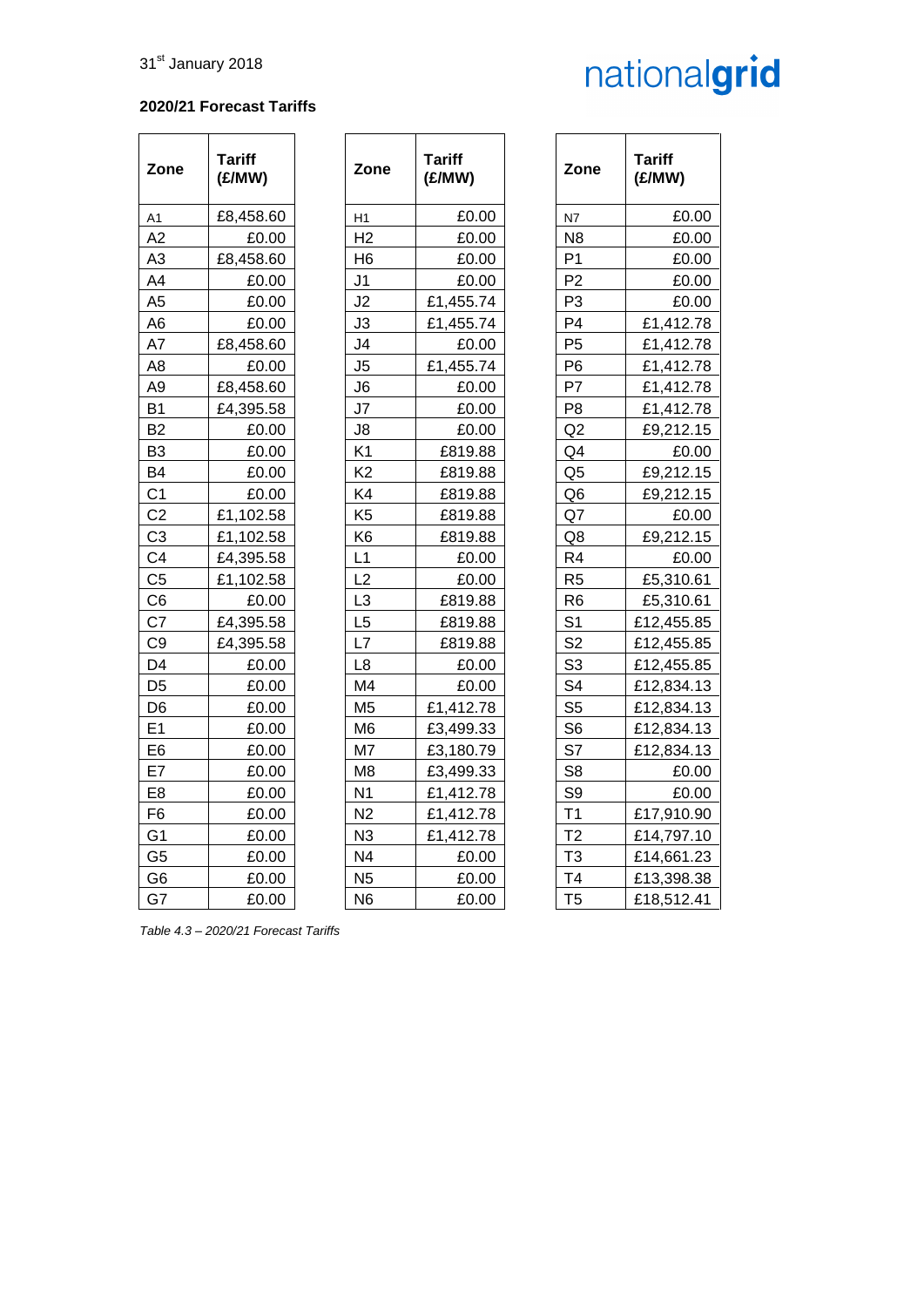#### **2021/22 Forecast Tariffs**

| Zone           | <b>Tariff</b><br>(E/MW) | Zone           | <b>Tariff</b><br>(E/MW) | Zone           | <b>Tariff</b><br>(E/MW) |
|----------------|-------------------------|----------------|-------------------------|----------------|-------------------------|
| A1             | £7,923.52               | H1             | £0.00                   | N7             | £0.00                   |
| A2             | £0.00                   | H <sub>2</sub> | £0.00                   | N <sub>8</sub> | £0.00                   |
| A3             | £7,923.52               | H <sub>6</sub> | £0.00                   | P <sub>1</sub> | £0.00                   |
| A4             | £0.00                   | J <sub>1</sub> | £0.00                   | P <sub>2</sub> | £0.00                   |
| A <sub>5</sub> | £0.00                   | J2             | £1,427.61               | P <sub>3</sub> | £0.00                   |
| A <sub>6</sub> | £0.00                   | J3             | £1,427.61               | P <sub>4</sub> | £1,617.06               |
| A7             | £7,923.52               | J <sub>4</sub> | £0.00                   | P <sub>5</sub> | £1,617.06               |
| A <sub>8</sub> | £0.00                   | J <sub>5</sub> | £1,427.61               | P <sub>6</sub> | £1,617.06               |
| A <sub>9</sub> | £7,923.52               | J6             | £0.00                   | P7             | £1,617.06               |
| <b>B1</b>      | £3,852.58               | J7             | £0.00                   | P <sub>8</sub> | £1,617.06               |
| B <sub>2</sub> | £0.00                   | J8             | £0.00                   | Q2             | £9,311.42               |
| B <sub>3</sub> | £0.00                   | K <sub>1</sub> | £955.16                 | Q4             | £0.00                   |
| B <sub>4</sub> | £0.00                   | K <sub>2</sub> | £955.16                 | Q <sub>5</sub> | £9,311.42               |
| C <sub>1</sub> | £0.00                   | K4             | £955.16                 | Q <sub>6</sub> | £9,311.42               |
| C <sub>2</sub> | £999.18                 | K <sub>5</sub> | £955.16                 | Q7             | £0.00                   |
| C <sub>3</sub> | £999.18                 | K <sub>6</sub> | £955.16                 | Q8             | £9,311.42               |
| C4             | £3,852.58               | L1             | £0.00                   | R <sub>4</sub> | £0.00                   |
| C <sub>5</sub> | £999.18                 | L <sub>2</sub> | £0.00                   | R <sub>5</sub> | £5,417.38               |
| C <sub>6</sub> | £0.00                   | L3             | £955.16                 | R <sub>6</sub> | £5,417.38               |
| C7             | £3,852.58               | L5             | £955.16                 | S <sub>1</sub> | £12,811.46              |
| C <sub>9</sub> | £3,852.58               | L7             | £955.16                 | S <sub>2</sub> | £12,811.46              |
| D <sub>4</sub> | £0.00                   | L <sub>8</sub> | £0.00                   | S <sub>3</sub> | £12,811.46              |
| D <sub>5</sub> | £0.00                   | M <sub>4</sub> | £0.00                   | S <sub>4</sub> | £13,223.82              |
| D <sub>6</sub> | £0.00                   | M <sub>5</sub> | £1,617.06               | S <sub>5</sub> | £13,223.82              |
| E <sub>1</sub> | £0.00                   | M <sub>6</sub> | £3,653.54               | S <sub>6</sub> | £13,223.82              |
| E <sub>6</sub> | £0.00                   | M7             | £3,347.56               | S7             | £13,223.82              |
| E7             | £0.00                   | M <sub>8</sub> | £3,653.54               | S <sub>8</sub> | £0.00                   |
| E <sub>8</sub> | £0.00                   | N <sub>1</sub> | £1,617.06               | S <sub>9</sub> | £0.00                   |
| F <sub>6</sub> | £0.00                   | N <sub>2</sub> | £1,617.06               | T <sub>1</sub> | £18,557.27              |
| G <sub>1</sub> | £0.00                   | N <sub>3</sub> | £1,617.06               | T <sub>2</sub> | £15,855.38              |
| G <sub>5</sub> | £0.00                   | N <sub>4</sub> | £0.00                   | T <sub>3</sub> | £15,157.10              |
| G <sub>6</sub> | £0.00                   | N <sub>5</sub> | £0.00                   | T <sub>4</sub> | £13,851.07              |
| G7             | £0.00                   | N <sub>6</sub> | £0.00                   | T <sub>5</sub> | £19,302.12              |

*Table 4.4 – 2021/22 Forecast Tariffs*

*Please note that the forecast figures shown in tables 4.2-4.4 are calculated using the current capability and transfer data and the forecast capex figures from the three onshore TO's. These figures are indicative and therefore subject to change, including as capex forecasts are updated by the transmission companies on an annual basis.*